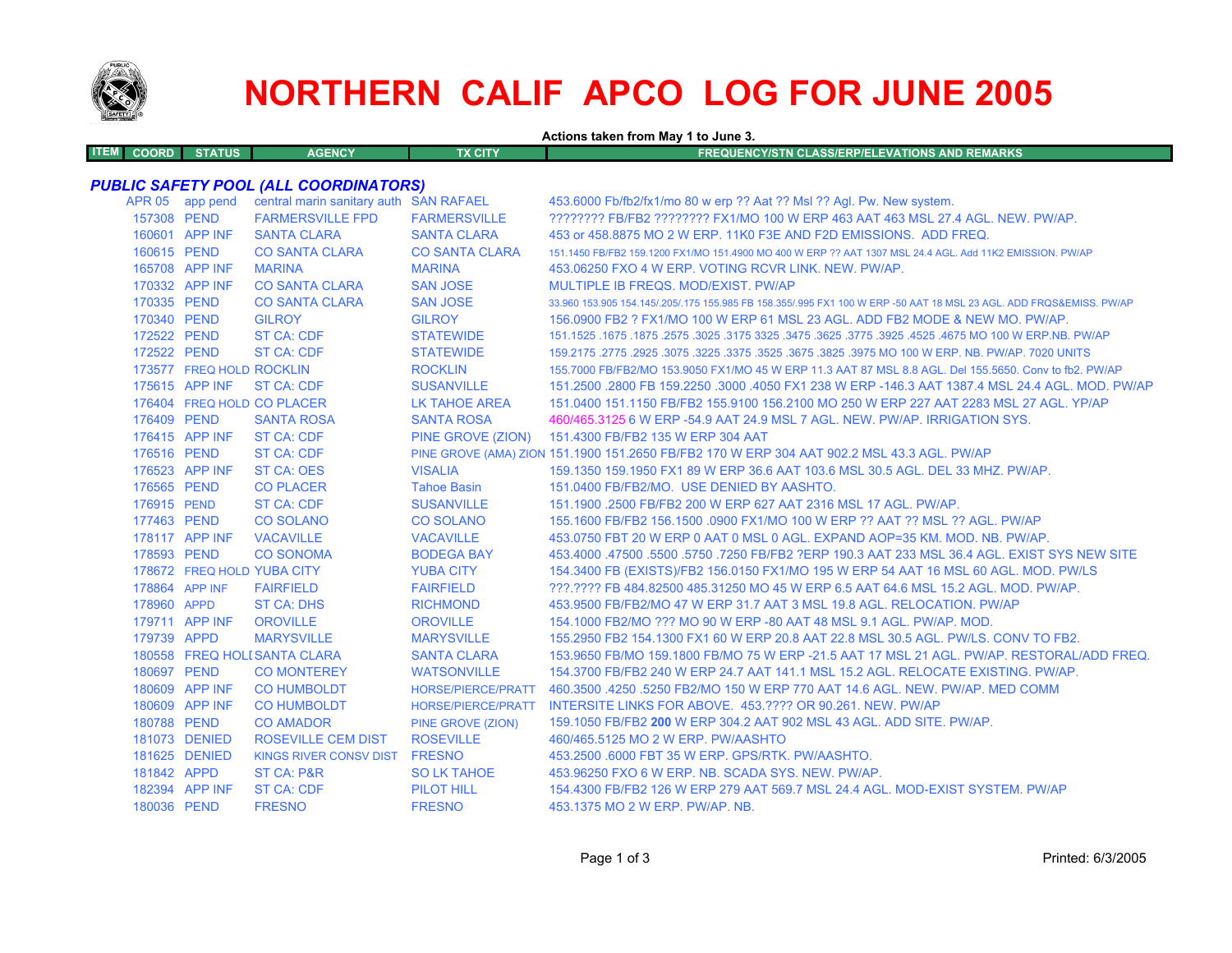|             |              |                |                               |                           | Actions taken from May 1 to June 3.                                                                                 |
|-------------|--------------|----------------|-------------------------------|---------------------------|---------------------------------------------------------------------------------------------------------------------|
| <b>ITEM</b> | <b>COORD</b> | <b>STATUS</b>  | <b>AGENCY</b>                 | <b>TX CITY</b>            | <b>FREQUENCY/STN CLASS/ERP/ELEVATIONS AND REMARKS</b>                                                               |
|             | 183052 APPD  |                | <b>ST CA: CDF</b>             | THREE RIVERS (TUL)        | 155,8950 FX1 20 W ERP -374.6 AAT 243.2 MSL 9.1 AGL, RELOCATE, PW/AP                                                 |
|             | 183228 APPD  |                | ST CA: CDF                    | THREE RIVERS (TUL)        | 159.2250 ,3000 .3300 FX1 20 W ERP -374.6 AAT 243.2 MSL 9.1 AGL. RELOCATE. PW/AP                                     |
|             | 183249 APPD  |                | <b>ST CA: CDF</b>             | <b>PLACERVILLE</b>        | 151.1900 FB/FB2 95 W ERP 34 AAT 603.8 MSL 24.4 AGL, NEW, PW/AP                                                      |
|             | 183251 APPD  |                | ST CA: CDF                    | <b>GEORGETOWN</b>         | 151.1900 FB/FB2 95 W ERP 248 AAT 987.6 MSL 12.2 AGL, NEW, PW/AP                                                     |
|             | 183259 APPD  |                | <b>ST CA: CDF</b>             | <b>POLLOCK PINES</b>      | 151.1900 FB/FB2 76 W ERP 203.9 AAT 1316.7 MSL 36.6 AGL, NEW, PW/AP.                                                 |
|             |              | 183327 APP INF | <b>WINDSOR</b>                | <b>WINDSOR</b>            | 453/458.98750 FXO/MO 6 W ERP ?? AAT 42 MSL 6 AGL, NEW, PW/AP                                                        |
|             | 183376 APPD  |                | ST CA: OES (LAW NET)          | <b>WILLITS (LAUGHLIN)</b> | 453.8250 FB/FB2/FX1/MO 316 W ERP 580 AAT 1016.5 MSL 47.2 AGL, NEW, PW/AP,                                           |
|             | 183382 APPD  |                | <b>SAND CITY</b>              | SAND CITY (MON)           | 155,9475 FB/MO 25 W ERP -67 AAT 11 MSL 6 AGL, MOD DEL 153,9200, NB, PW/AP                                           |
|             | 183501 APPD  |                | <b>BARRYESSA USD</b>          | SAN JOSE                  | 155.2950 FB/MO 150 W ERP -165 AAT 61 MSL 12 AGL. RESTORAL. PW/IMSA.                                                 |
|             |              | 183761 APP INF | <b>CO LASSEN</b>              | SHAFFER-SUSANVILLE        | ???.???? ???.???? FB/MO 96 W ERP 695 AAT 2053 MSL 15 AGL. MOD. ADD 2 FREQS. PW/AP                                   |
|             | 183864 APPD  |                | <b>EUREKA</b>                 | FORTUNA/TRINIDAD          | 460,0500 FB2/MO 180 W ERP -56.5 AAT 54 MSL 12.8 AGL. ADDS TWO LOC TO EXSIST SYS. PW/AP                              |
|             | 183949 APPD  |                | ST CA: DOT                    | <b>DUNSMUIR</b>           | 453/458 03750 FXO 6 W ERP 210 AAT 1409 MSL 7 AGL, NB, NEW, PW/AP                                                    |
|             | 183979 PEND  |                | ST CA: P&R                    | <b>MONTEREY</b>           | 453/458 1375 453/458 0375 6 W ERP 439 AAT 61 MSL 6.1 AGL, NB, NEW, PW/AP                                            |
|             | 184001 APPD  |                | ST CA: P&R                    | <b>TRINIDAD</b>           | 151,0100 FB 158,9700 FX1 25 W ERP -25 AAT 72.8 MSL 9.1 AGL, RELOCATE, PW/AP.                                        |
|             | 184056 APPD  |                | ST CA: CHP                    | <b>CL LAKE OAKS</b>       | 42.3600 FB 100 W ERP 453/458.91250 FXO 4 W 563 AAT 1072 MSL 22.9 AGL. NEW, PW/AP                                    |
|             | 184058 APPD  |                | ST CA: CHP                    | <b>GRASS VLY (WOLF)</b>   | 42.3400 .3600 FB 100 W ERP 292 AAT 802.2 MSL 41.1 AGL, NEW, PW/AP                                                   |
|             | 184059 PEND  |                | ST CA: CHP                    | ELK CREEK (RED MTN)       | 42.3600 FB 100 W ERP 453/458.4250 FXO 24 W NB 505 AAT 1106.7 MSL 19.8 AGL. NEW. PW/AP                               |
|             | 184062 APPD  |                | ST CA: CHP                    | <b>WILLOWS</b>            | 42.3600 FB 120 W ERP 14.6 AAT 42.1 MSL 25.6 AGL, ADD FREQ, PW/AP                                                    |
|             | 184066 APPD  |                | ST CA: CHP                    | <b>WILLIAMS</b>           | 42.3600 FB 120 W ERP 9.4 AAT 24.4 MSL 27.6 AGL, MOD ADD FREQ, PW/AP                                                 |
|             | 184067 APPD  |                | ST CA: CHP                    |                           | FORBESTOWN(SUNSET) 42.3600 FB 100 W ERP 402 AAT 1011.9 MSL 48.8 AGL. NEW. PW/AP                                     |
|             | 184069 APPD  |                | ST CA: CHP                    | YUBA CITY                 | 42.3600 FB 120 W ERP 16.8 AAT 17.7 MSL 22.9 AGL, MOD ADD FREQ, PW/AP.                                               |
|             |              | 184408 APP INF | <b>LEWISTON CSD</b>           | <b>LEWISTON (TRIN)</b>    | 154,4450 FB/MO 60 W ERP -227 AAT 638 MSL 10.7 AGL, NEW, PW/AP                                                       |
|             | 184469 APPD  |                | <b>ST CA: CDF</b>             |                           | RED BLUFF (TUSCAN BUTTE 151.3700 FB/FB2 146 W ERP 335 AAT 566.9 MSL 42.7 AGL, MODS/DEL FREQS, PW/AP                 |
|             | 184482 APPD  |                | ST CA: CHP                    |                           | RED BLUFF (TUSCAN BUTTE 460.4500 FB/FB2 272 W ERP 341 AAT 566.9 MSL 42.7 AGL, MINOR MODS, PW/AP                     |
|             | 184518 APPD  |                | <b>AMERICAN CANYON</b>        |                           | AM CANYON (NAPA) 453.88750 FXO/FXOT 2 ERP -32.9 AAT 5.8 MSL 7 AGL. NB. IRRIG SYS. NEW. PW/AP                        |
|             | 184483 PEND  |                | ST CA: DOT                    |                           | DELTA (SUGARLOAF) 453/458.98750 FXO 6 W ERP 47.0200 .0800 .1000 FB 79 W ERP 406 AAT 1201.5 AAT 29.6 AGL. NEW, PW/AP |
|             | 184759 APPD  |                | <b>KINGS RIVER CONSV DIST</b> | <b>FRESNO CO</b>          | 453,6000 FBT 35 W ERP 0 AAT 0 MSL 0 AGL, PW/AASHTO, NEW, GPS-RTK.                                                   |
|             |              |                |                               |                           |                                                                                                                     |

#### *470-512 MHz POOL*

|  | nov 02 app pend st ca: oes |           | bay area (coord chnl) 2??.???? Fb/fb2/fx1/mo ?? W erp ?? Aat ??msl ??agl. Bay inter-agency intercom. |
|--|----------------------------|-----------|------------------------------------------------------------------------------------------------------|
|  | 178864 WDRN FAIRFIELD      | FAIRFIELD | ???.???? FB 484.8250 485.3125 MO 45 W ERP ?? AAT 64.6 MSL 15.2 AGL. PW/AP. NEW.                      |

# *800 MHz PUBLIC SAFETY (GP, YP, GF, YF)*

| Dec 04 APPD |                | CO CONTRA COSTA                           | <b>CO CONTRA COSTA</b> | 868.41250 INCR MO COUNT ONLY. GF/AP                                                                          |
|-------------|----------------|-------------------------------------------|------------------------|--------------------------------------------------------------------------------------------------------------|
|             |                | 156156 APP INF CHABOT-LOS POSADAS HAYWARD |                        | ???.???? FB2/MO 65 W ERP ?? AAT 12.1 MSL 10.5 AGL. NEW GP/AP.                                                |
|             |                | 176408 FREQ HLD ST CA: P&R                | PINE GROVE (ZION)      | 856,7375 858,7625 FB/FB2/FX1/MO 184 W ERP 282.9 AAT 902 MSL 43.3 AGL, ADD 2N CHNL MINOR MODS, GP/AP          |
| 178312 APPD |                | CO SACRAMENTO                             | <b>CO SACRAMENTO</b>   | 856.46250 .76250 857.78750 858.21250 860.48750 FB/FB2/MO 450 W ERP 109 AAT 252 MSL 472 AGL. MODS. F1D. GP/AP |
|             |                | 178316 FREQ HLD CO SACRAMENTO             | <b>CO SACRAMENTO</b>   | 856.46250 857.48750 859.21250 FB/MO 220 W ERP 41 AAT 79 MSL 47 AGL. MODS, F1D, GP/AP                         |
| 178318 APPD |                | CO SACRAMENTO                             | <b>CO SACRAMENTO</b>   | 857.43750 FB/MO 200 W ERP 32 AAT 54 MSL 30.5 AGL, MODS, F1D, GP/AP                                           |
| 179923 APPD |                | ST CA: DOT                                |                        | OAKHURST (DWOOD) 857 & 859.7350 FB/FB2/FX1 80 W ERP 575.5 AAT 1383.8 MSL 30.5 AGL. MOD EXIXT. GP/AP.         |
|             | 180044 APP INF | <b>CO NAPA</b>                            | BERRYESSA PK           | 856.96250 FB 280 W ERP 647.2 AAT 932 MSL 6.1 AGL. ADD TO EXIST. GP/AP. MOB DATA.                             |
| 180559 PEND |                | <b>CO CONTRA COSTA</b>                    |                        | RICHMOND/HERCULE: 859.46250 FB/MO 250 W ERP 148 AAT 204 MSL 15 AGL. NEW. GP/AP.                              |
|             | 181958 APP INF | OAKLAND                                   | OAKLAND                | 858.93750 FB2/FX1/MO 105 W ERP -3 AAT 91.4 MSL 18.9 AGL. ADD NEW FREQ. PW/AP                                 |
| 183508 APPD |                | ST CA: DOT                                |                        | DELTA (SUGARLOAF) SHA 867.73750 FB/FB2 67 W ERP 427 AAT 1201.5 MSL 29.6 AGL. ADD SITE. GP/AP.                |